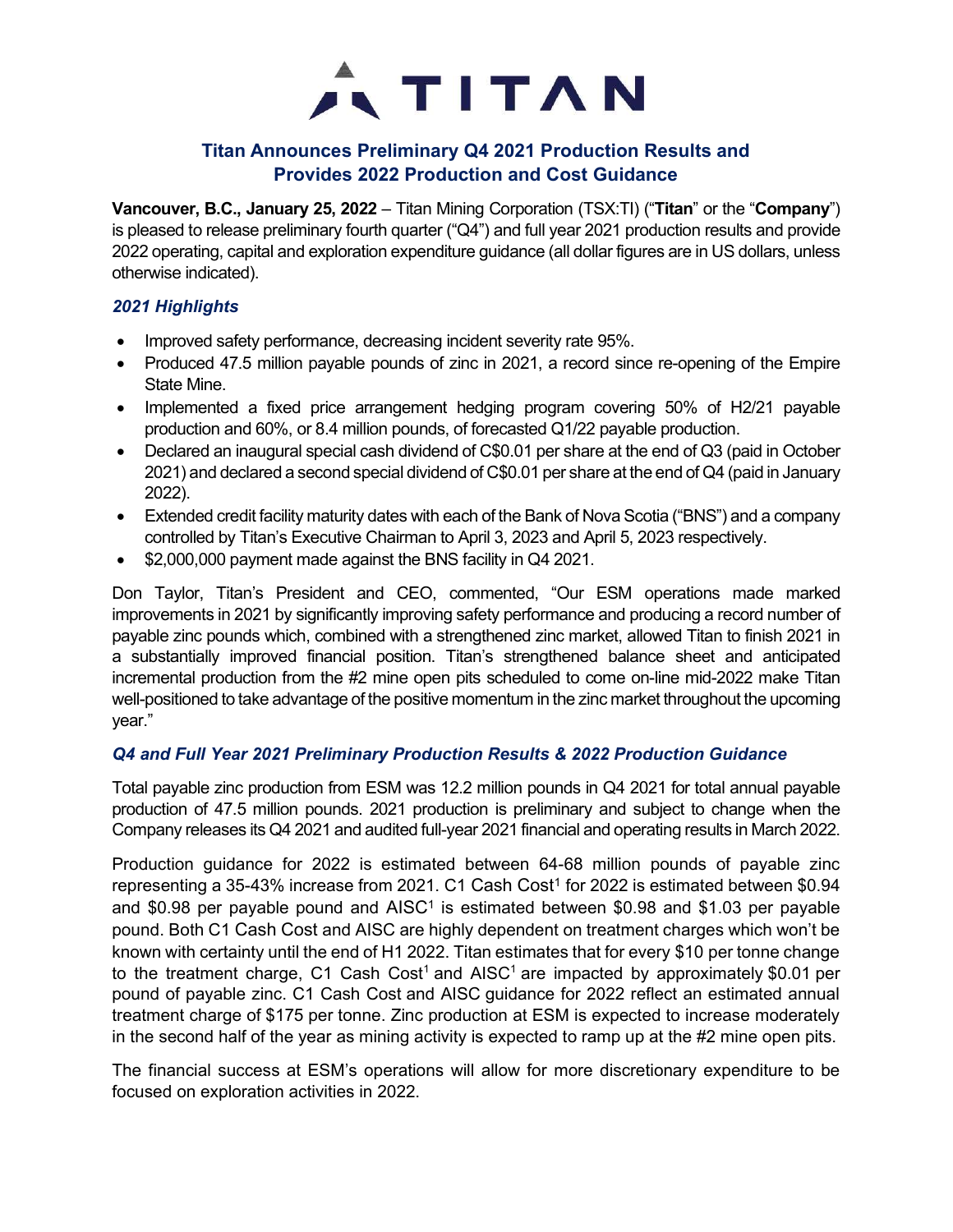

The increased exploration expenditures will be focused on district targets where ESM controls more than 80,000 acres of private mineral rights. The timing and extent of the exploration program is contingent on positive exploration results. The Company may allocate additional funds beyond guidance as merited. This will be focused on district targets where ESM controls<br>tinineral rights. The timing and extent of the exploration program<br>in results. The Company may allocate additional funds beyond<br>nd Cost Guidance<br>Units 2022<br>MIbs 6

|                                                                                                                                         | <b>ATITAN</b>                           |               |                                                                                             |
|-----------------------------------------------------------------------------------------------------------------------------------------|-----------------------------------------|---------------|---------------------------------------------------------------------------------------------|
|                                                                                                                                         |                                         |               |                                                                                             |
|                                                                                                                                         |                                         |               | reased exploration expenditures will be focused on district targets where ESM controls      |
|                                                                                                                                         |                                         |               | an 80,000 acres of private mineral rights. The timing and extent of the exploration program |
|                                                                                                                                         |                                         |               | ngent on positive exploration results. The Company may allocate additional funds beyond     |
|                                                                                                                                         |                                         |               |                                                                                             |
|                                                                                                                                         |                                         |               |                                                                                             |
|                                                                                                                                         |                                         |               |                                                                                             |
|                                                                                                                                         |                                         |               |                                                                                             |
|                                                                                                                                         | <b>ESM Production and Cost Guidance</b> |               |                                                                                             |
|                                                                                                                                         | <b>Units</b>                            | 2022          |                                                                                             |
|                                                                                                                                         | <b>Mlbs</b>                             | $64 - 68$     |                                                                                             |
|                                                                                                                                         |                                         |               |                                                                                             |
|                                                                                                                                         | \$/lb                                   | $0.94 - 0.98$ |                                                                                             |
|                                                                                                                                         | \$/lb                                   | $0.98 - 1.03$ |                                                                                             |
| e as merited.<br><b>Payable Production</b><br><b>Zinc</b><br>Cost<br>$C1$ cash cost <sup>1</sup><br>AISC <sup>1</sup><br><b>Capital</b> |                                         |               |                                                                                             |
|                                                                                                                                         | \$ millions                             | 3             |                                                                                             |
| <b>Sustaining</b><br><b>Expansionary</b>                                                                                                | \$ millions                             | $2 - 3$       |                                                                                             |
| <b>Exploration</b><br><b>ESM</b>                                                                                                        | \$ millions                             | $2.5 - 3$     |                                                                                             |

#### About Titan Mining Corporation

Titan is an Augusta Group company which produces zinc concentrate at its 100%-owned Empire State Mine located in New York state. Titan is built for growth, focused on value and committed to excellence. For more information on the Company, please visit our website at www.titanminingcorp.com.

#### **Contact**

For further information, please contact:

Investor Relations: Email: info@titanminingcorp.com

### Cautionary Note Regarding Forward-Looking Information

Certain statements and information contained in this new release constitute "forward-looking statements", and "forward-looking information" within the meaning of applicable securities laws (collectively, "forward-looking statements"). These statements appear in a number of places in this new release and include statements regarding our intent, or the beliefs or current expectations of our officers and directors, including that Titan is well-positioned to take advantage of the positive momentum in the zinc market throughout the upcoming year; that the #2 mine open pits are scheduled to come on-line mid-2022; that the #2 mine open pits will provide incremental production; production and cost guidance for 2022; the nature, and the timing and extent of Titan's 2022 exploration program. When used in this news release words such as "are poised" and similar expressions are intended to identify these forward-looking statements. Although the Company